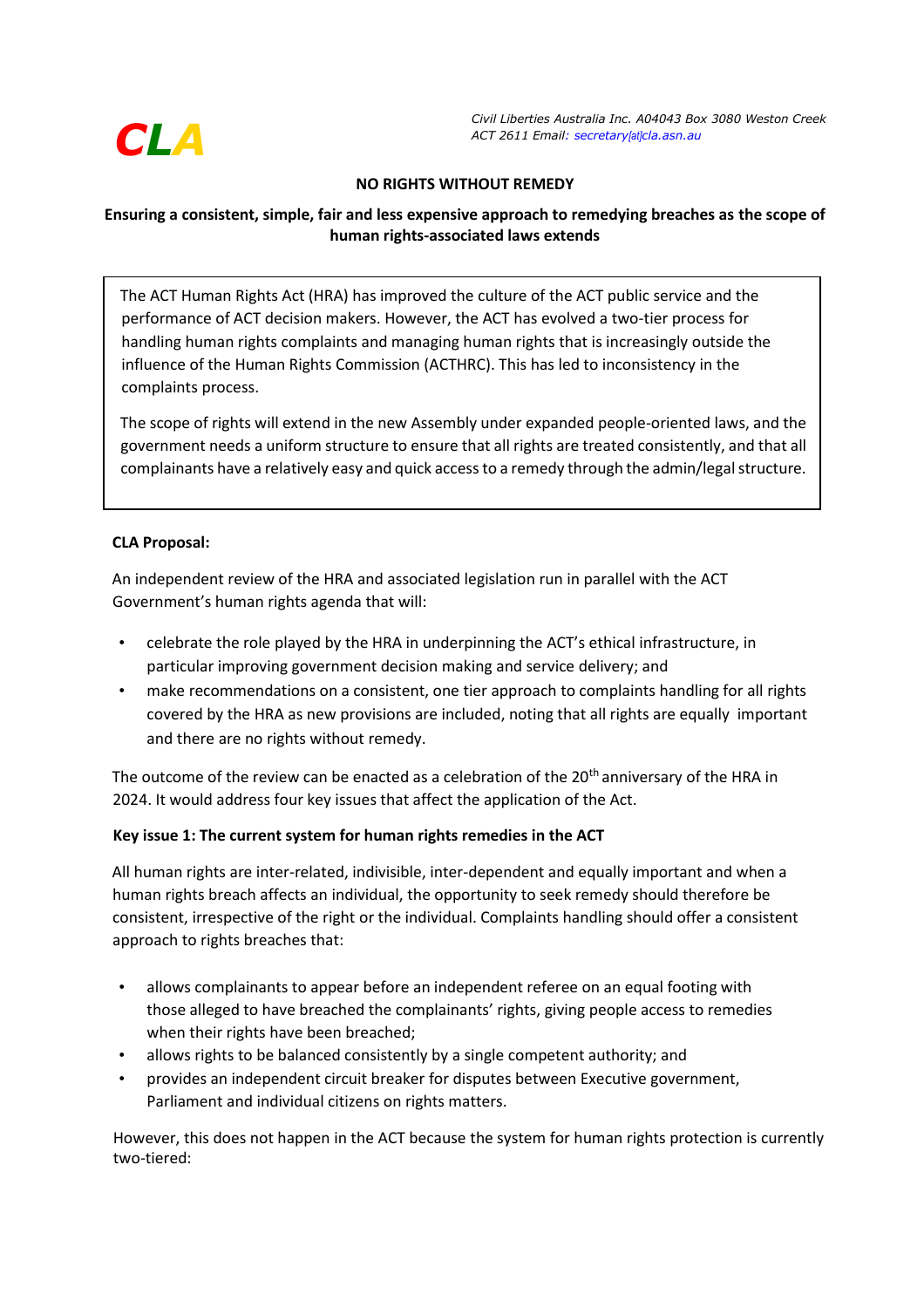- 1. Canberrans can take formal complaints to the ACTHRC and seek remedy under discrimination law and in health, disability, community services, and abuse of the vulnerable; and
- 2. other rights under the HRA, and in other laws. These are outside the ACTHRC complaints process and can only be remedied by regulatory or administrative fiat or by recourse to the Supreme Court, either as a first cause or as part of a broader case.

# **Key Issue 2: Risk of increasing complexity and confusion as rights protection increases**

The range of rights under the HRA is set to increase as the Assembly gives effect to reforms identified in the Parliament and Government Agreement, which commits to:

- enact ACT modern slavery legislation;
- raise the minimum age of criminal responsibility;
- review the Discrimination Act as part of the "Capital of Equality" strategy;
- enact the Multicultural Recognition Act to establish a Multicultural Charter;
- consider introducing the "right to a healthy environment" into the Human Rights Act; and
- develop a Charter of Rights for parents and families involved with the care and protection system and embed this in the Children and Young Peoples' Act.

Much of this agenda will fall outside the ACTHRC complaints process. Rights outside the ACTHRC complaints process are also increasingly being covered by specific "charters" included in separate legislation. They include:

- Charter on mental health (ACT Mental Health Act);
- Charter of Rights for the Victims of Crime (Victims of Crime Act);
- Charter of Rights for Kids in Care (Children and Young People Act); and
- Privacy Principles (ACT Privacy Act),

This list will shortly include the ACT Multicultural Charter (Multicultural Recognition Act).

While these specific charters are consistent with the HRA, they do not provide a consistent path to remedy for the rights breaches they cover.

Generally, human rights jurisdictions are exploring and enacting extensions of human rights acts into economic, social and cultural rights. CLA expects that this will provide an external incentive for the Assembly to consider continuing to ensure the scope of the HRA meets the needs of the ACT.

# **Key Issue 3: The HRA is underused in the ACT lower courts**

While the HRA has been successful in influencing ACT public service decision making and culture, it has had limited success before the ACT lower courts. There is a lack of clarity on the extent to which ACAT/lower courts can access the HRA, which limits its value as a means to remedy minor breaches of public authority, which ideally would have quicker and simpler resolution options.

# **Key Issue 4: Budgetary implications**

There can be substantial cost savings from streamlining the human rights complaints process. The promise of external scrutiny of complaints procedures delivered by extending the complaints process will also pressure Departments to improve their own complaints processes, making it more likely that complaints can be dealt with at entry level. More effective and efficient complaints processes will also have a positive impact on key indicators for future "Well being" budgets.